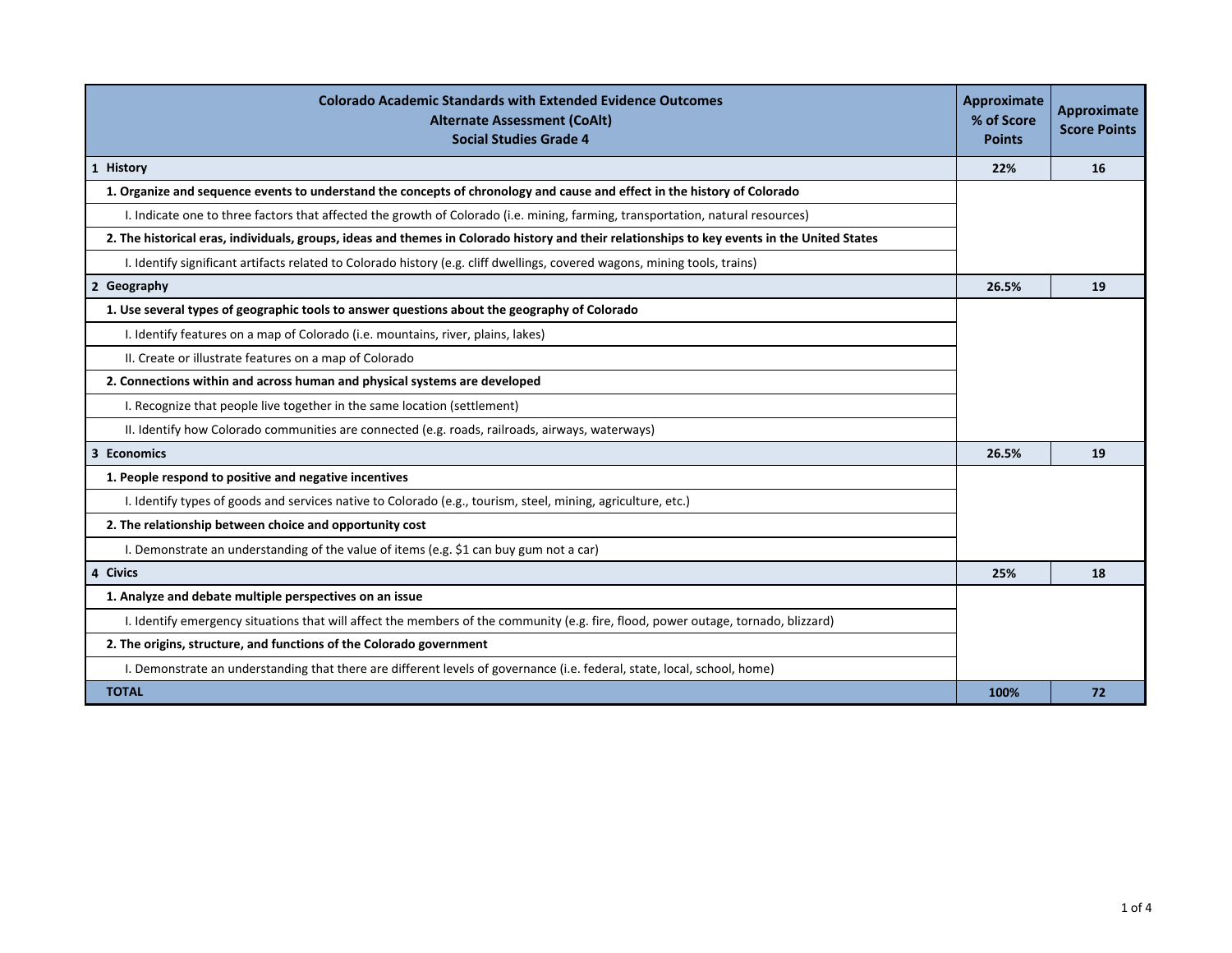| <b>Colorado Academic Standards with Extended Evidence Outcomes</b><br><b>Alternate Assessment (CoAlt)</b><br><b>Social Studies Grade 7</b>                                | <b>Approximate</b><br>% of Score<br><b>Points</b> | <b>Approximate</b><br><b>Score Points</b> |
|---------------------------------------------------------------------------------------------------------------------------------------------------------------------------|---------------------------------------------------|-------------------------------------------|
| 1 History                                                                                                                                                                 | 26%                                               | 19                                        |
| 1. Seek and evaluate multiple historical sources with different points of view to investigate a historical question and to formulate and defend a thesis<br>with evidence |                                                   |                                           |
| I. Compare information from multiple sources related a significant historical event (e.g. a diary and a movie, different points of view)                                  |                                                   |                                           |
| II. Develop a question related to a significant historical event (e.g. Who helped the colonists during the American Revolution?)                                          |                                                   |                                           |
| 2. The historical eras, individuals, groups, ideas and themes within regions of the Eastern Hemisphere and their relationships with one another                           |                                                   |                                           |
| I. Identify significant artifacts related to ancient civilizations of the Eastern Hemisphere (e.g. chariot, toga, Parthenon, pyramids, etc.)                              |                                                   |                                           |
| 2 Geography                                                                                                                                                               | 26%                                               | 19                                        |
| 1. Use geographic tools to gather data and make geographic inferences and predictions                                                                                     |                                                   |                                           |
| I. Use the cardinal points of the compass rose and directionality words, to describe a point on a map (e.g. the house is south of the park, turn left at<br>the library)  |                                                   |                                           |
| 2. Regions have different issues and perspectives                                                                                                                         |                                                   |                                           |
| I. Determine what environmental resources influence settlement in different areas in one region in the Eastern Hemisphere (i.e. water, food, shelter)                     |                                                   |                                           |
| 3 Economics                                                                                                                                                               | 17%                                               | 12                                        |
| 1. Supply and demand influence price and profit in a market economy                                                                                                       |                                                   |                                           |
| I. Identify examples of supply and demand within a familiar setting (e.g., needing more candy than pencils in the school store)                                           |                                                   |                                           |
| II. Identify reasons an item would go on sale (e.g., end of season, overstocked, new version, etc.)                                                                       |                                                   |                                           |
| 2. The distribution of resources influences economic production and individual choices (PFL)                                                                              |                                                   |                                           |
| I. Demonstrate an understanding that prices are increased by sales tax                                                                                                    |                                                   |                                           |
| II. Identify three community needs or services that are paid for by taxes (e.g. roads, parks, police officers, libraries, etc.)                                           |                                                   |                                           |
| 4 Civics                                                                                                                                                                  | 31%                                               | 22                                        |
| 1. Compare how various nations define the rights, responsibilities, and roles of citizens                                                                                 |                                                   |                                           |
| I. Recognize all countries have laws                                                                                                                                      |                                                   |                                           |
| II. Communicate the positive and negative consequences of adhering to laws/rules                                                                                          |                                                   |                                           |
| 2. Different forms of government and international organizations and their influence in the world community                                                               |                                                   |                                           |
| I. Identify ways in which nations resolve their differences (e.g. war, treaties, diplomacy, embargo, etc.)                                                                |                                                   |                                           |
| <b>TOTAL</b>                                                                                                                                                              | 100%                                              | 72                                        |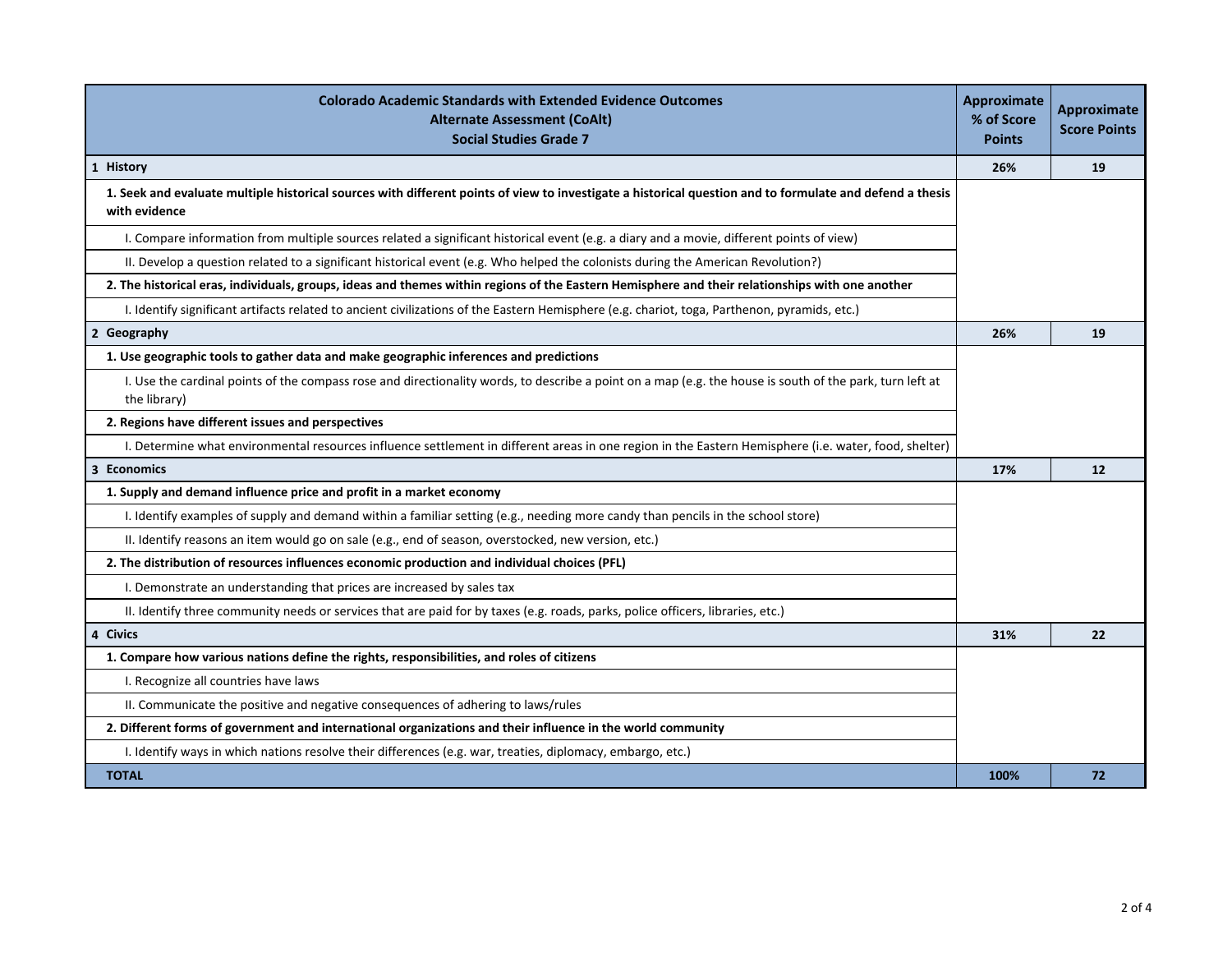| <b>Colorado Academic Standards with Extended Evidence Outcomes</b><br><b>Alternate Assessment (CoAlt)</b><br><b>Social Studies High School</b>                                               | Approximate<br>% of Score<br><b>Points</b> | <b>Approximate</b><br><b>Score Points</b> |
|----------------------------------------------------------------------------------------------------------------------------------------------------------------------------------------------|--------------------------------------------|-------------------------------------------|
| 1 History                                                                                                                                                                                    | 27.3%                                      | 30                                        |
| 1. Use the historical method of inquiry to ask questions, evaluate primary and secondary sources, critically analyze and interpret data, and develop<br>interpretations defended by evidence |                                            |                                           |
| I. Obtain information about a historical event using multiple reliable sources                                                                                                               |                                            |                                           |
| 2. The key concepts of continuity and change, cause and effect, complexity, unity and diversity over time                                                                                    |                                            |                                           |
| I. Create a timeline using symbols including four major events in modern world history (Industrial Revolution to present)                                                                    |                                            |                                           |
| II. Explore different movements and groups that influenced world history                                                                                                                     |                                            |                                           |
| III. Create a timeline using symbols including four major events in United States history (Industrial Revolution to present)                                                                 |                                            |                                           |
| 3. The significance of ideas as powerful forces throughout history                                                                                                                           |                                            |                                           |
| I. Explore historical ideas as related to religion, social movements, and civil rights                                                                                                       |                                            |                                           |
| 2 Geography                                                                                                                                                                                  | 27.3%                                      | 30                                        |
| 1. Use different types of maps and geographic tools to analyze features on Earth to investigate and solve geographic questions                                                               |                                            |                                           |
| I. Create a simple graph based on geographical data (e.g., population, geographical features, etc.)                                                                                          |                                            |                                           |
| 2. Explain and interpret geographic variables that influence the interactions of people, places and environments                                                                             |                                            |                                           |
| I. Identify regional differences in lifestyle in parts of the United States due to geographic differences                                                                                    |                                            |                                           |
| 3. The interconnected nature of the world, its people and places                                                                                                                             |                                            |                                           |
| I. Describe ways groups of people are the same and different across regions of the world                                                                                                     |                                            |                                           |
| 3 Economics                                                                                                                                                                                  | 27.3%                                      | 30                                        |
| 1. Productive resources – natural, human, capital – are scarce; therefore, choices are made about how individuals, businesses, governments, and<br>societies allocate these resources        |                                            |                                           |
| I. Explain what happens when there is not enough of a good or service                                                                                                                        |                                            |                                           |
| 2. Economic policies affect markets                                                                                                                                                          |                                            |                                           |
| I. Explore embargos, tariffs and subsidies                                                                                                                                                   |                                            |                                           |
| 3. Government and competition affect markets                                                                                                                                                 |                                            |                                           |
| I. Identify competition in the local economic market (e.g., cars, groceries, apartments, etc)                                                                                                |                                            |                                           |
| 4. Design, analyze, and apply a financial plan based on short- and long-term financial goals (PFL)                                                                                           |                                            |                                           |
| I. Develop a simple monthly budget                                                                                                                                                           |                                            |                                           |
| 5. Analyze strategic spending, saving, and investment options to achieve the objectives of diversification, liquidity, income, and growth (PFL)                                              |                                            |                                           |
| I. Identify ways to save money                                                                                                                                                               |                                            |                                           |
| 6. The components of personal credit to manage credit and debt (PFL)                                                                                                                         |                                            |                                           |